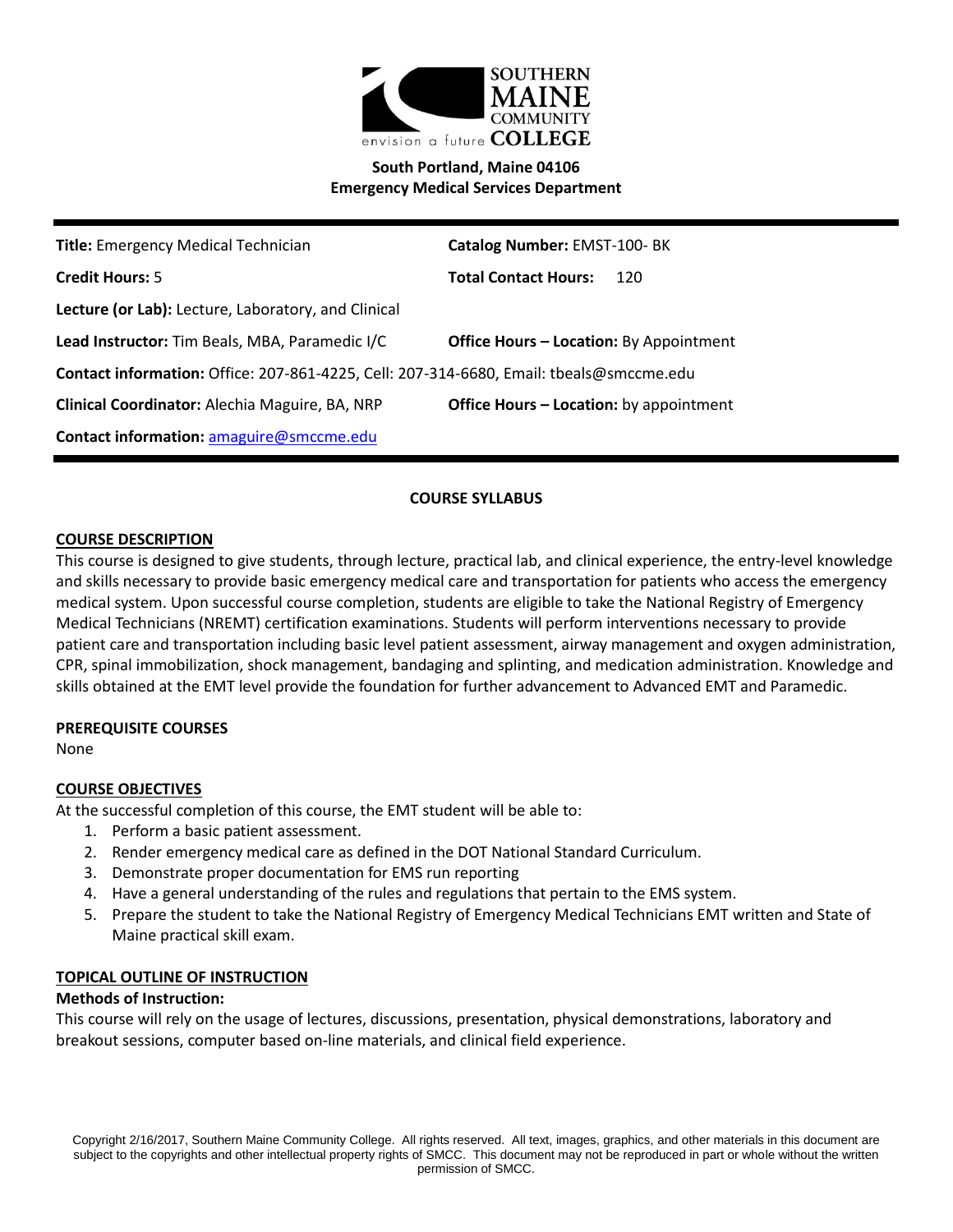#### **Class Topics, Scheduled Readings, and Assignments**: Revised 2/16/2017

| <b>Date</b> | Due for class<br><b>Work</b>                                                                                    | <b>Classroom Topics</b>                                                                                                                                  | <b>Post-Class Work</b>                                                                   |
|-------------|-----------------------------------------------------------------------------------------------------------------|----------------------------------------------------------------------------------------------------------------------------------------------------------|------------------------------------------------------------------------------------------|
| 1/17        | N/A                                                                                                             | Course Introduction<br>Syllabus Review<br><b>MyBrady Usage</b><br><b>Blackboard Overview</b><br>Classroom expectations<br><b>Introductory Activities</b> | <b>Vaccination Form</b><br><b>Review Program Manual</b><br><b>Review Clinical Manual</b> |
| 1/19        | Ch. 1,2,3<br>Program Manual<br>Forms<br><b>Clinical Manual</b><br>Forms<br>Criminal<br><b>Attestation Forms</b> | EMS Systems (1)<br>Safety (2)<br>Medical Legal (3)                                                                                                       | Review: Ch. 1-3                                                                          |
| 1/24        | Ch. 4-5<br>Quiz 1                                                                                               | Documentation (4)<br>Communications (5)                                                                                                                  | Homework: Ch. 4<br>Review: Ch. 5                                                         |
| 1/26        | Ch. 6, 42 & 43                                                                                                  | Gain Access/Patient Extrication (43)<br>Lifting & Moving (6)<br>Ambulance Operations & Air Medical Response (42)<br>Skills Labs                          | Homework: Ch. 42<br><b>Review: Ch. 6 &amp; 43</b>                                        |
| 1/31        | Ch. 10<br>Quiz 2<br>Maine EMS<br>Registration for<br><del>MEMSKK</del>                                          | Airway Management (10)<br>Skills Labs                                                                                                                    | Homework: Ch. 10                                                                         |
| 2/2         | Ch. 7-9                                                                                                         | <b>AHA: BLS Provider Course</b><br>Anatomy, Physiology, and Medical Terminology (7)<br>Pathophysiology (8)<br>Life Span Development (9)                  | Homework: Ch.7<br>Review: Ch. 8-9 & CPR                                                  |
| 2/7         | Ch. 11 & 12<br><b>CPR Exam</b>                                                                                  | Baseline Vital Signs, Monitoring Devices, and<br>History Taking (11)<br>Scene Size-Up (12)                                                               | Homework: Ch. 11<br>Review: Ch. 12                                                       |
| 2/9         | Ch. 13                                                                                                          | Patient Assessment (13)                                                                                                                                  | Review: Ch. 13                                                                           |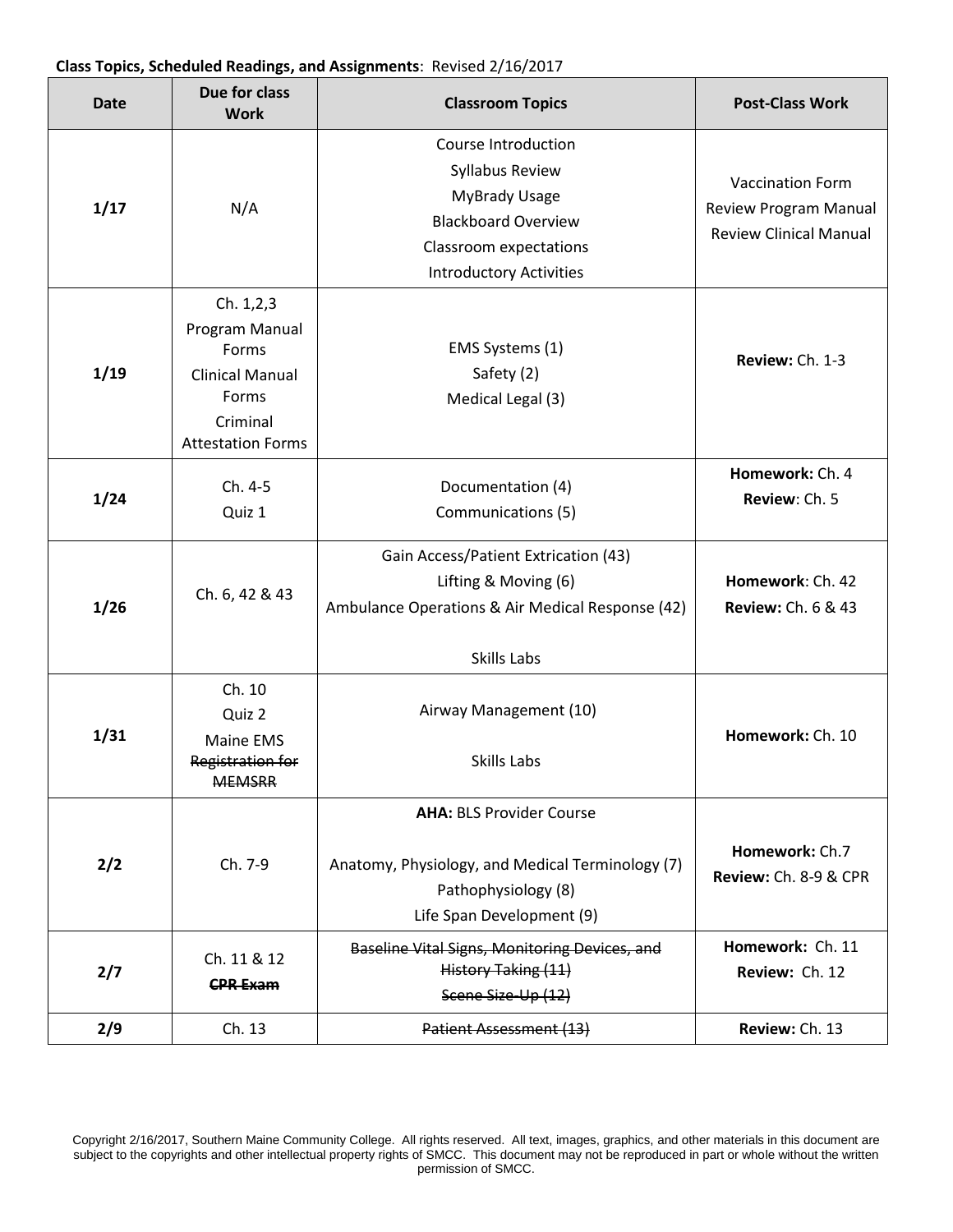| <b>Date</b> | Due for class<br><b>Work</b>                                                                                    | <b>Classroom Topics</b>                                                                                                                                                   | <b>Post-Class Work</b>                                                                           |
|-------------|-----------------------------------------------------------------------------------------------------------------|---------------------------------------------------------------------------------------------------------------------------------------------------------------------------|--------------------------------------------------------------------------------------------------|
| 2/14        | Vaccination<br><b>Forms</b><br><b>MEMSEd:</b><br>Ergonomic<br><b>Hazards MEMSEd:</b><br>Bloodborne<br>Pathogens | <b>EXAM #1 (Chapters 1-13, 42, 43 &amp; CPR)</b><br>Skills Labs<br><b>CPR Course Remediation Session</b>                                                                  |                                                                                                  |
| 2/16        | Ch. 14 & 15<br>$IS-100$                                                                                         | Finish CPR & CPR Exam<br>Pharmacology (14) Self Study<br>Patient Assessment/Vital Signs (13)<br>History Taking/Scene Size up<br>Shock & Resuscitation (15)<br>Skills Labs | Homework: Ch. 14<br>Review: Ch. 15<br><b>Exam 1- Take Home</b><br>Due 2/21 beginning of<br>class |
| 2/21        | Ch. 17<br>Quiz 3<br>Vaccination<br>Forms                                                                        | Shock & Resuscitation (15)<br>Cardiovascular Emergencies (17)<br>Skills Labs<br><b>SCENARIO: Cardiac Arrest</b>                                                           | Homework: Ch. 17                                                                                 |
| 2/23        | Ch. 16 & 21<br>Quiz 3                                                                                           | <b>Respiratory Emergencies (16)</b><br>Anaphylactic Reactions (21)<br><b>Scenario: Cardiac Arrest</b><br>Skills Labs                                                      | Homework: Ch. 21<br>Review: Ch. 16                                                               |
| 2/28        | Ch. 18 & 19<br>Quiz 4                                                                                           | Altered Mental Status, Stroke & Headache (18)<br>Seizures & Syncope (19)<br><b>CPR Remediation</b><br>Skills Labs                                                         | Homework: Ch. 19<br>Review: Ch. 18                                                               |
| 3/2         | Ch. 20                                                                                                          | Acute Diabetic Emergencies (20)<br>Skills Labs<br><b>SCENARIO: Headache</b>                                                                                               | Review: Ch. 20                                                                                   |
| 3/7         | Ch. 23<br>Quiz 5<br><b>MEMSRR</b><br>Registration                                                               | Abdominal, Hematological, Gynecological,<br>Genitourinary & Renal Emergencies (23)<br>Skills Labs                                                                         | Homework: Ch. 23                                                                                 |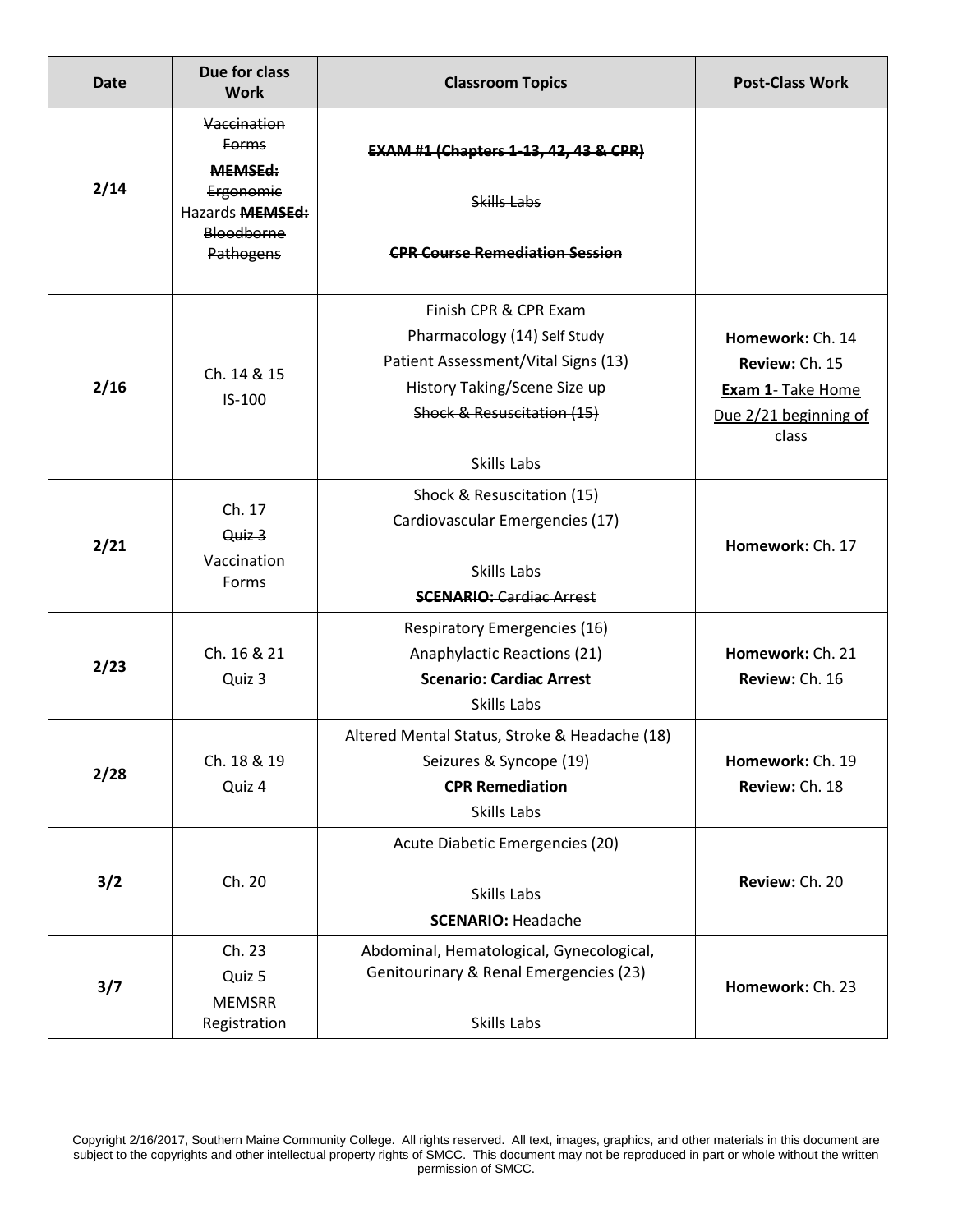| <b>Date</b> | Due for class<br><b>Work</b>                                                                      | <b>Classroom Topics</b>                                                                                                                                                                    | <b>Post-Class Work</b>                             |
|-------------|---------------------------------------------------------------------------------------------------|--------------------------------------------------------------------------------------------------------------------------------------------------------------------------------------------|----------------------------------------------------|
| 3/9         | Ch. 22, 26 & 41                                                                                   | <b>Toxicological Emergencies (22)</b><br><b>Behavioral Emergencies (26)</b><br>The Combat Veteran (41)<br>Skills Labs                                                                      | Homework: Ch. 26<br><b>Review: Ch. 26 &amp; 41</b> |
| 3/21        |                                                                                                   | EXAM #2 (Chapters 14-23, 26 & 41)<br>Skills Labs                                                                                                                                           |                                                    |
| 3/23        | Ch. 27,28, 29,30                                                                                  | Trauma Overview: The Trauma Patient and the<br>Trauma System (27)<br>Bleeding and Soft Tissue Trauma (28)<br><b>Burns (29)</b><br>Musculoskeletal Trauma & Non-traumatic Fractures<br>(30) | Homework: Ch. 27<br>Review: Ch. 28, 29,30          |
| 3/28        | Ch. 31,32,33<br>Quiz 6<br><b>MEMSEd:</b><br><b>Spinal Assessment</b><br>& Management<br>Protocols | Head Trauma (31)<br>Spinal Column and Spinal Cord Trauma (32)<br>Eye, Face, and Neck Trauma (33)                                                                                           | Homework: Ch. 33<br><b>Review: Ch. 31,32</b>       |
| 3/30        | Ch. 34-35                                                                                         | Chest Trauma (34)<br>Abdominal Trauma & Genitourinary Trauma (35)<br>Skills Labs<br><b>SCENARIO: Fall</b>                                                                                  | <b>Review: Ch. 34 &amp; 35</b>                     |
| 4/4         | Ch. 36<br>Quiz 7                                                                                  | Multisystem Trauma and Trauma in Special Patient<br>Populations (36)<br>Skills Labs<br><b>SCENARIO: Vehicle Accident</b>                                                                   | Review: Ch. 36                                     |
| 4/6         | Ch. 24-25                                                                                         | Environmental Emergencies (24)<br>Submersion Incidents (25)<br>Skills Labs                                                                                                                 | Homework: Ch. 25<br>Review: Ch. 24                 |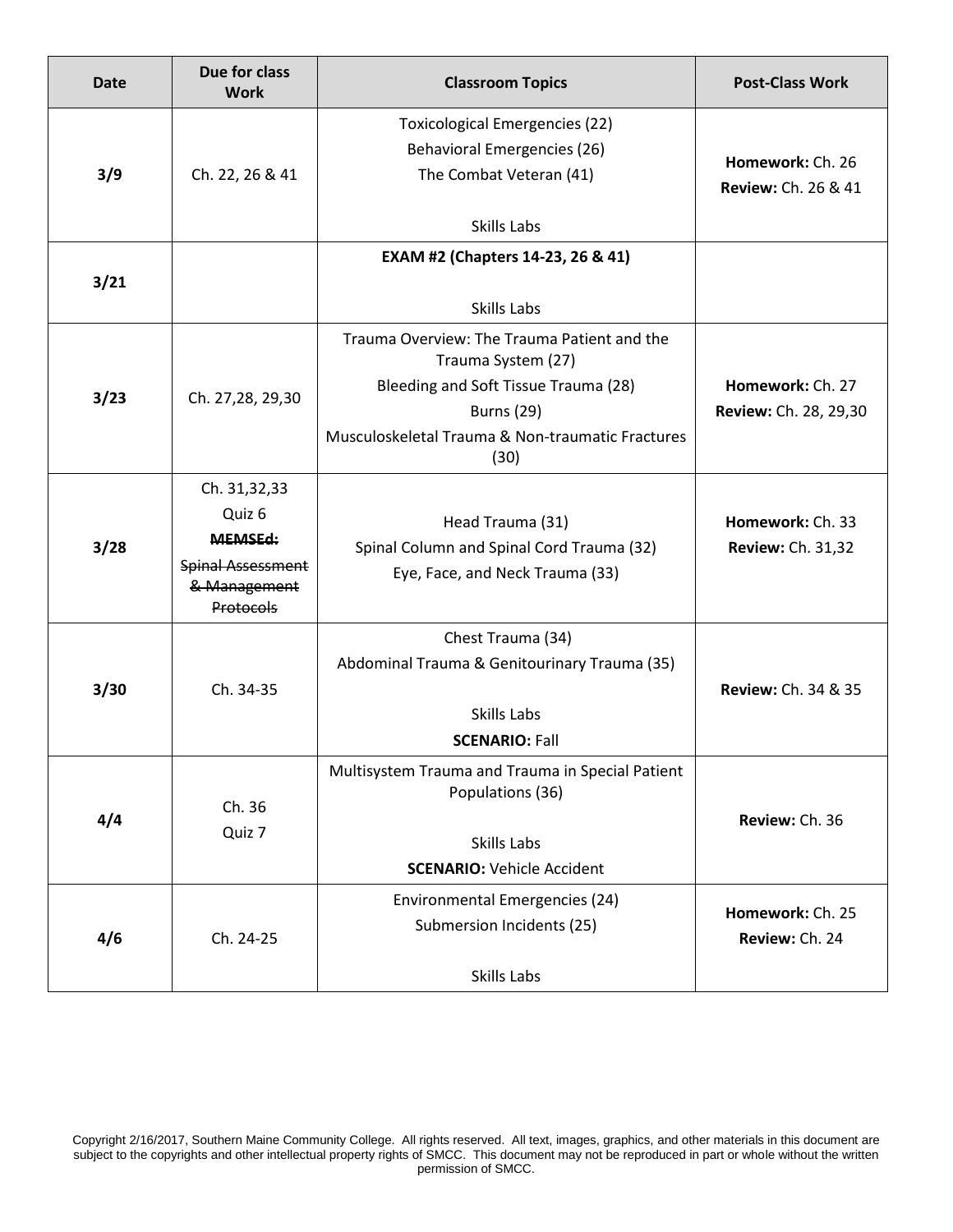| <b>Date</b> | Due for class<br><b>Work</b>                                           | <b>Classroom Topics</b>                                     | <b>Post-Class Work</b>                  |
|-------------|------------------------------------------------------------------------|-------------------------------------------------------------|-----------------------------------------|
|             |                                                                        | Exam #3 (Chapters 24, 25, 27-36)                            |                                         |
| 4/11        |                                                                        | Skills Labs                                                 |                                         |
|             |                                                                        | <b>NREMT Registration Day</b>                               |                                         |
|             |                                                                        | Obstetric & Care of the Newborn (37)                        |                                         |
| 4/13        | Ch. 37                                                                 |                                                             | Review: Ch. 37                          |
|             |                                                                        | <b>OB Sim Lab</b>                                           |                                         |
| 4/18        | Ch. 38                                                                 | Pediatrics (38)                                             | Review: Ch. 38                          |
|             | Quiz 8                                                                 | Skills Labs                                                 |                                         |
|             |                                                                        | Geriatrics (39)                                             |                                         |
| 4/20        | Ch. 39 & 40                                                            | Patients with Special Challenges (40)                       | Homework: Ch. 40                        |
|             |                                                                        |                                                             | Review: Ch. 39                          |
|             |                                                                        | Skills Labs                                                 |                                         |
|             | Ch. 44,45,46                                                           | Hazardous Materials (44)                                    |                                         |
|             | IS-700                                                                 | Multiple Casualty Incidents and Incident<br>Management (45) |                                         |
| 4/25        | <b>MEMSEd: Hazmat</b>                                                  | EMS Response to Terrorism Involving Weapons of              | Homework: Ch. 46<br>Review: Ch. 44 & 45 |
|             | Awareness                                                              | Mass Destruction (46)                                       |                                         |
|             | Quiz 9                                                                 | Skills Labs                                                 |                                         |
|             |                                                                        | ALS Assist (A1)                                             |                                         |
|             |                                                                        |                                                             | <b>Study for Final</b>                  |
| 4/27        |                                                                        | Skills Labs                                                 |                                         |
|             |                                                                        | <b>SCENARIO: Bee Sting</b>                                  |                                         |
| 5/2         | Quiz 10                                                                | Skills Labs                                                 |                                         |
|             |                                                                        | Skills Labs                                                 |                                         |
| 5/4         |                                                                        |                                                             |                                         |
| 5/9         | <b>FINAL DAY TO COMPLETE PSYCHOMOTOR VERIFICATIONS &amp; SCENARIOS</b> |                                                             |                                         |
|             |                                                                        |                                                             |                                         |
| 5/11        | <b>COMPREHENSIVE FINAL EXAM</b>                                        |                                                             |                                         |

*PEC-10 = Prehospital Emergency Care, 10th edition*

*The above schedule is subject to change.*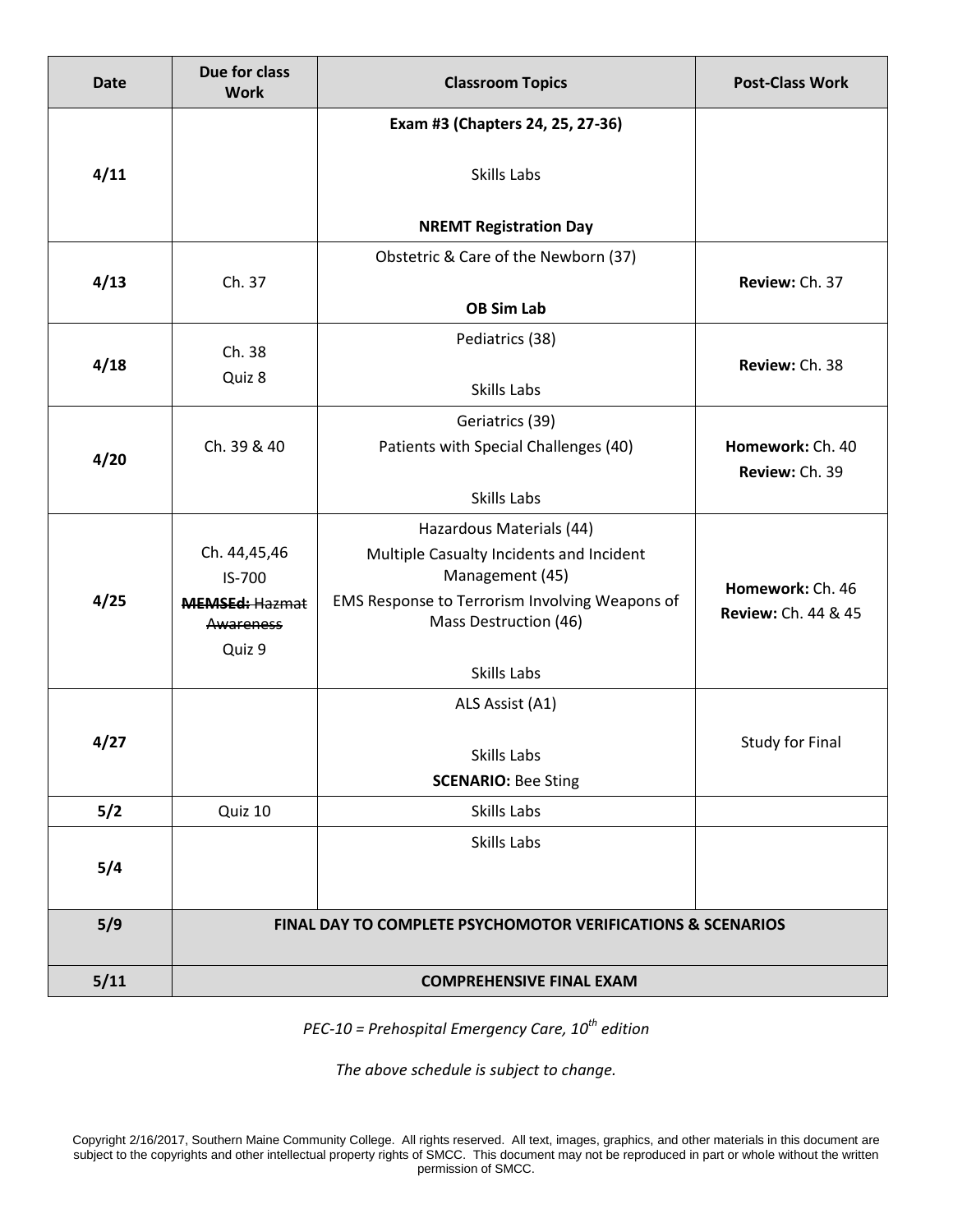### **COURSE REQUIREMENTS**

### **MyBradyLab**

A required component of this course is the MyBradyLab. The instructor will assign topics that will be due by specific dates in the course. The dues dates for assignments will be available in the MyBradyLab available through the course Blackboard section.

### **Independent Study & On-line Assignments**

You will need to complete the following assignments and present the certificate by the established due dates during the course:

| <b>Assignment</b>                | <b>Web address</b>                                             |  |
|----------------------------------|----------------------------------------------------------------|--|
| Create an new account with       |                                                                |  |
| Maine EMS e-licensure            | http://www.maine.gov/ems/providers/licensing/eLicense.html     |  |
| <b>IS-100:</b> Introduction to   | https://training.fema.gov/is/courseoverview.aspx?code=IS-100.b |  |
| Incident Command System          |                                                                |  |
| <b>IS-700: National Incident</b> |                                                                |  |
| Management System                | https://training.fema.gov/is/courseoverview.aspx?code=is-700.a |  |
| (NIMS) An Introduction           |                                                                |  |
| <b>MEMSEd: Bloodborne</b>        | http://memsed.maineems.org/LMS/course/view.php?id=87           |  |
| Pathogen Annual Education        |                                                                |  |
| <b>MEMSEd:</b> Ergonomic         |                                                                |  |
| Hazards and Back Injury          | http://memsed.maineems.org/LMS/course/view.php?id=80           |  |
| Prevention                       |                                                                |  |
| <b>MEMSEd: Global</b>            | http://memsed.maineems.org/LMS/course/view.php?id=91           |  |
| Harmonization                    |                                                                |  |
| <b>MEMSEd: Hazardous</b>         |                                                                |  |
| <b>Materials Awareness</b>       | http://memsed.maineems.org/LMS/course/view.php?id=111          |  |
| <b>MEMSEd: Maine FMS</b>         |                                                                |  |
| Spinal Assessment &              | http://memsed.maineems.org/LMS/course/view.php?id=110          |  |
| <b>Treatment Protocol</b>        |                                                                |  |
| <b>MEMSEd: Respiratory</b>       |                                                                |  |
| <b>Hazards Annual Education</b>  | http://memsed.maineems.org/LMS/course/view.php?id=95           |  |

### **Quizzes & Exams**

Quizzes will be administered at least weekly in the course with or without prior notice. The quiz will address assigned readings for the day and previous lecture material. A student that misses a quiz must make up the quiz BEFORE the next regularly scheduled class at the instructor's convenience. If the student does not make up the quiz a grade of zero will be entered for that quiz.

#### **Sectional Exams**

If a student is not going to be present for an exam, the student must notify the instructor (*email and/or phone message*) PRIOR to the exam, or a grade of zero will be given. The exam must be made up before the next regularly scheduled class at the convenience of the instructor. If the exam is not made up a grade of zero will be given for that exam.

#### **Final Examination**

A final cumulative written exam will be administered at the end of the semester during the final examination week.

### **Psychomotor Skills Verifications**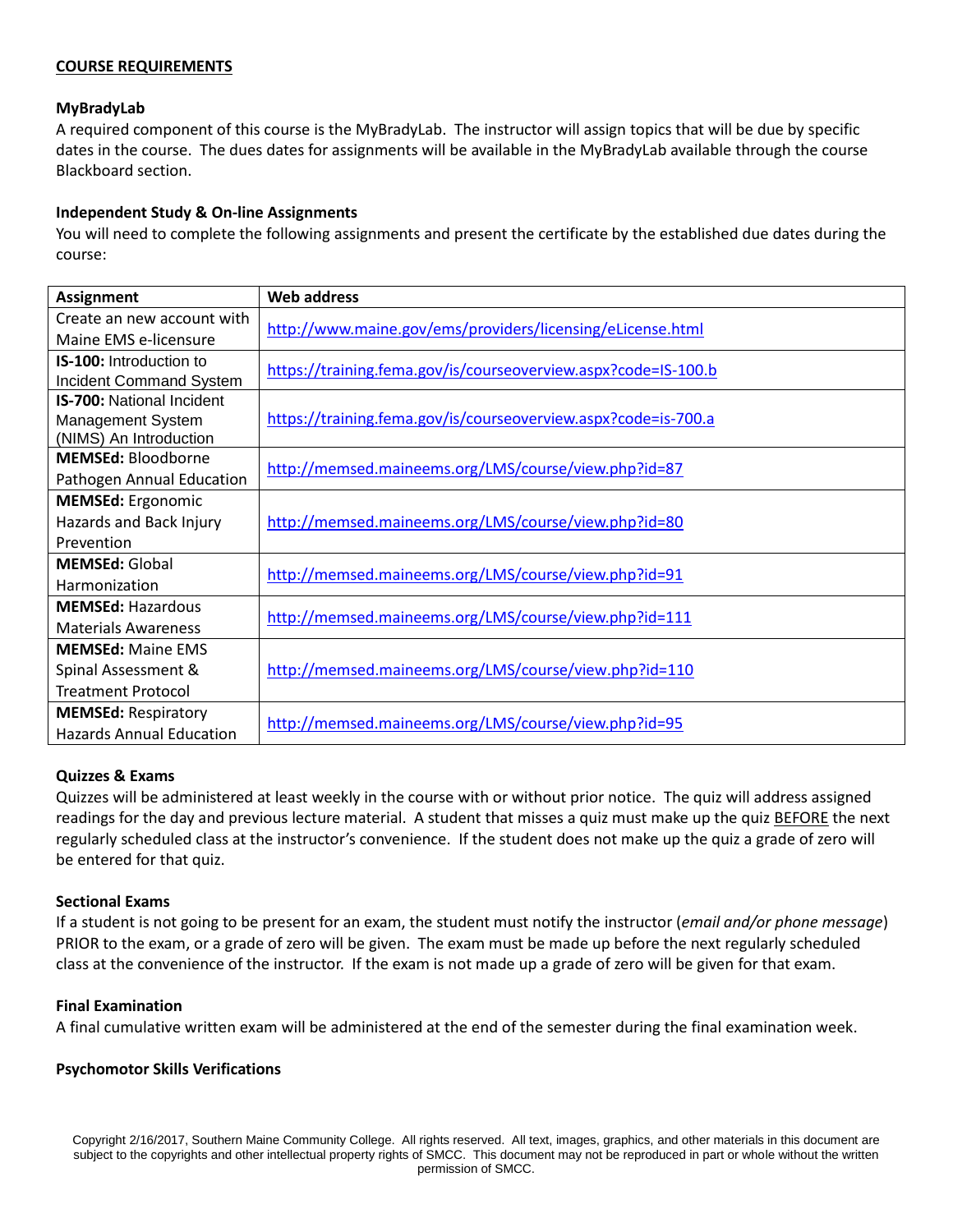Students will be required to demonstrate proficiency in several skills sets. Time will be made available during classroom sessions to practice, work in groups, and complete the skill verifications. Students will likely need to practice skills outside of classroom times and an open laboratory schedule will be provided to students.

**The psychomotor skills verification form must be complete by the date specified in the course schedule**. All verifications must achieve 100% of skill point totals to receive credit. To gain verification status in Patient Assessment (*Medical and Trauma*) one verification must be obtained from a lead instructor or a lab assistant. The psychomotor grade for this course is pass/fail**. If a student does not complete all psychomotor verifications they will receive a failing grade for the psychomotor/clinical component of the course.**

### **Clinical Rotations**

Please see the SMCC EMT Clinical Manual for guidelines and requirements of the course. Registration with Maine EMS e-licensure is required in this course by the date specified in the course schedule. **A student that does not complete their clinical component will receive a failing psychomotor/clinical grade for the course.**

#### **Simulated Patient Scenarios**

All students are required to complete five (5) simulated patient assessments during the course. These assessments will include documentation in the MEMSRR system. In the event that the student has limited patient contacts during their field observation the five (5) simulated assessments may be substituted for a field assessment.

#### **Field Observation**

A minimum of eight (8) hours of ambulance observation (*no partial shifts at assigned sites*) time and five (5) patient assessments must be completed and documented in the online MEMSRR system. Shift verification must be printed and turned in to the instructor at the next class period following the field service shift. Any patient reports turned in late may not receive credit toward the required five (5) assessments.

#### **Cardiopulmonary Resuscitation (CPR)**

All students will be required to complete the American Heart Association Basic Life Support Provider (BLS) certification during this course. Successful completion of the BLS Provider certification is required for completion of the class. The written examination for the Healthcare Provider Course must be passed with a **minimum score of 84%** correct. Prior certifications will not be accepted or exempted. The remediation date & time for the CPR retest is **9/27/2016**, attendance is mandatory if remediation is required. **A student that does not complete their CPR component will receive a failing psychomotor/clinical grade for the course.**

#### **Learning Management System Access & Log-In:**

Computer usage and Internet access is a required component of this course. If the student does not have internet access at home, the campus has multiple computer labs available for access. Lack of home internet access is not an acceptable reason to not complete assignments.

Students will be required to complete assignments through the SMCC learning management systems. Assignments will be posted weekly with expected completion dates on the learning management system.

The SMCC learning management system is accessed by going to [https://my.smccme.edu/ics/.](https://my.smccme.edu/ics/)

**To log in**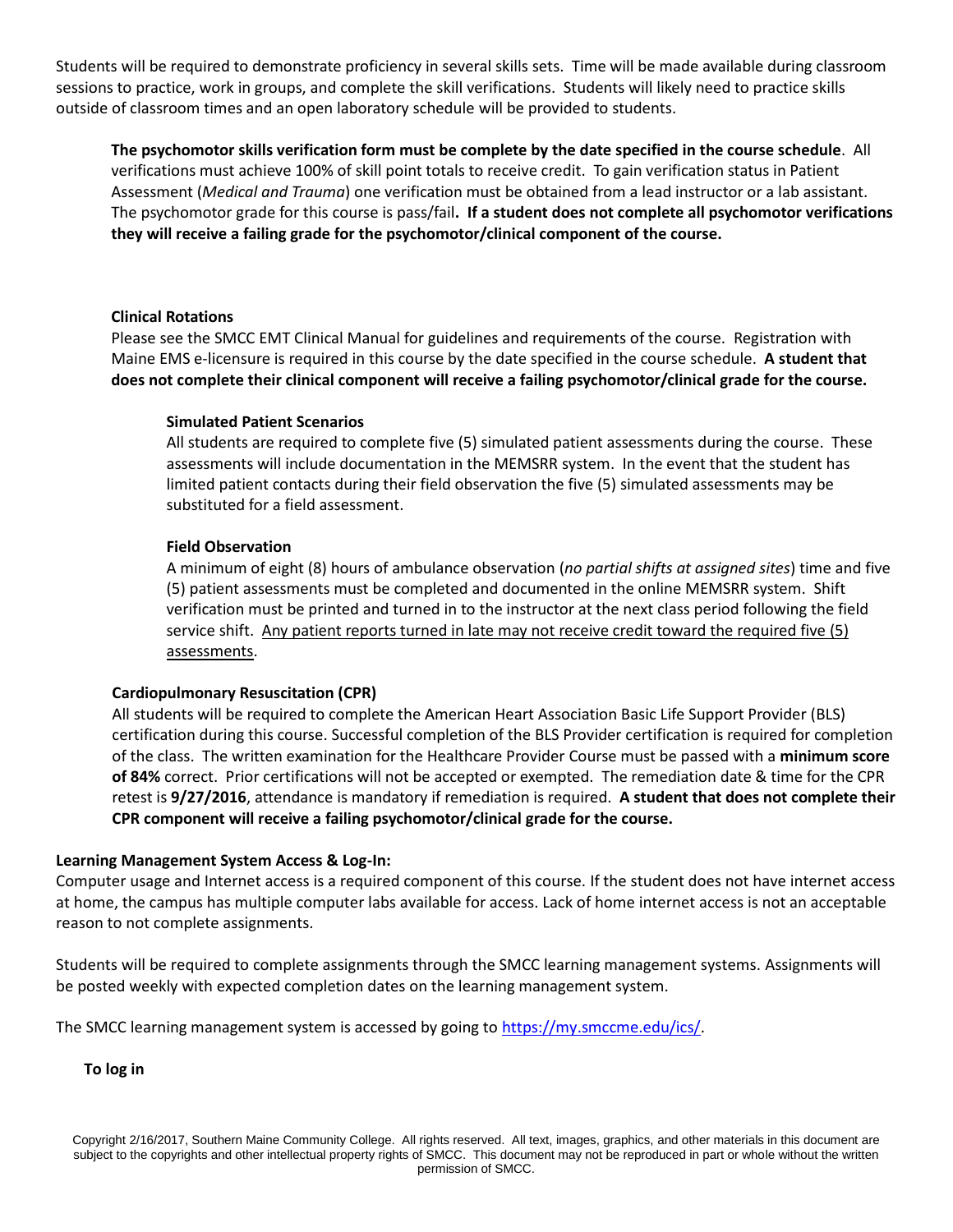- 1. **Username** = your first name + middle initial + last name WITH NO SPACES AND NO CAPITAL LETTERS (i.e. johnqsmith) - maximum of 20 characters
- 2. **Password** = your first initial + the first four letters of your last name + the last four digits of your social security # - NO SPACES (i.e. jsmit1234)

If you cannot log on, please e-mail the instructor that you are having problems logging in and then contact technical support through the webpage. **The instructor cannot fix access problems; the student must remedy them with the assistance of technical support.**

### **SMCC E-Mail & Communications**

Students should use their SMCC provided e-mail account for course communications. Students are required to check their SMCC e-mail account at least once daily (Monday-Friday) and respond to all e-mails from the class instructors upon receipt. The student will contact the help desk for assistance with e-mail access.

### **How to succeed**

- 1. The student is to be prepared for the class session by completing all assigned reading and work assignments for the day. **Keep up with the weekly assigned readings.** This course proceeds at a fast pace. If you get behind, it can be a lot of work to keep up.
- 2. The student is expected to attend all class sessions and be on time. The student will manage their absences, to facilitate their needs. You can't learn if you are not here.
- 3. The student will make up all missed work on his or her own time.
- 4. Ask questions in class. If you don't understand something, chances are that others don't understand it either. If you need extra help, ask us.
- 5. The student is expected to dedicate an average of **five (5) to fifteen (15) hours per week** outside of class to study, review and complete assignments.
- 6. You are entering the healthcare profession and professional behavior is expected at all times. Students with inappropriate behavior will be asked to leave class for the day. Repeated incidents may result in dismissal from class. The student is expected to be respectful of fellow class members, the instructors and the college.
- 7. In the realm of Emergency Medicine our patients rarely get a second chance. You want to view your first opportunity as your only opportunity to affect your outcome, study for assessments, exams and quizzes as if there isn't a second chance.

### **SMCC EMT Program Handbook**

In addition to this syllabus, the course will be governed by all academic policies of SMCC and the SMCC EMT Program Handbook as received at the beginning of the course.

### **STUDENT EVALUATION AND GRADING**

- 10% MyBradyLab & Assignments
- 15% Quizzes
- 25% Psychomotor/Clinical
- 30% Sectional Examinations (3)
- 20% Final Examinations

### **Grading Scale:**

| $A = 93-100$  | $B - = 80 - 82$ |
|---------------|-----------------|
| $A - 90 - 92$ | $C+=77-79$      |
| $B+= 87-89$   | $C = 75-76$     |
| $B = 83-86$   | $C- = 70-74$    |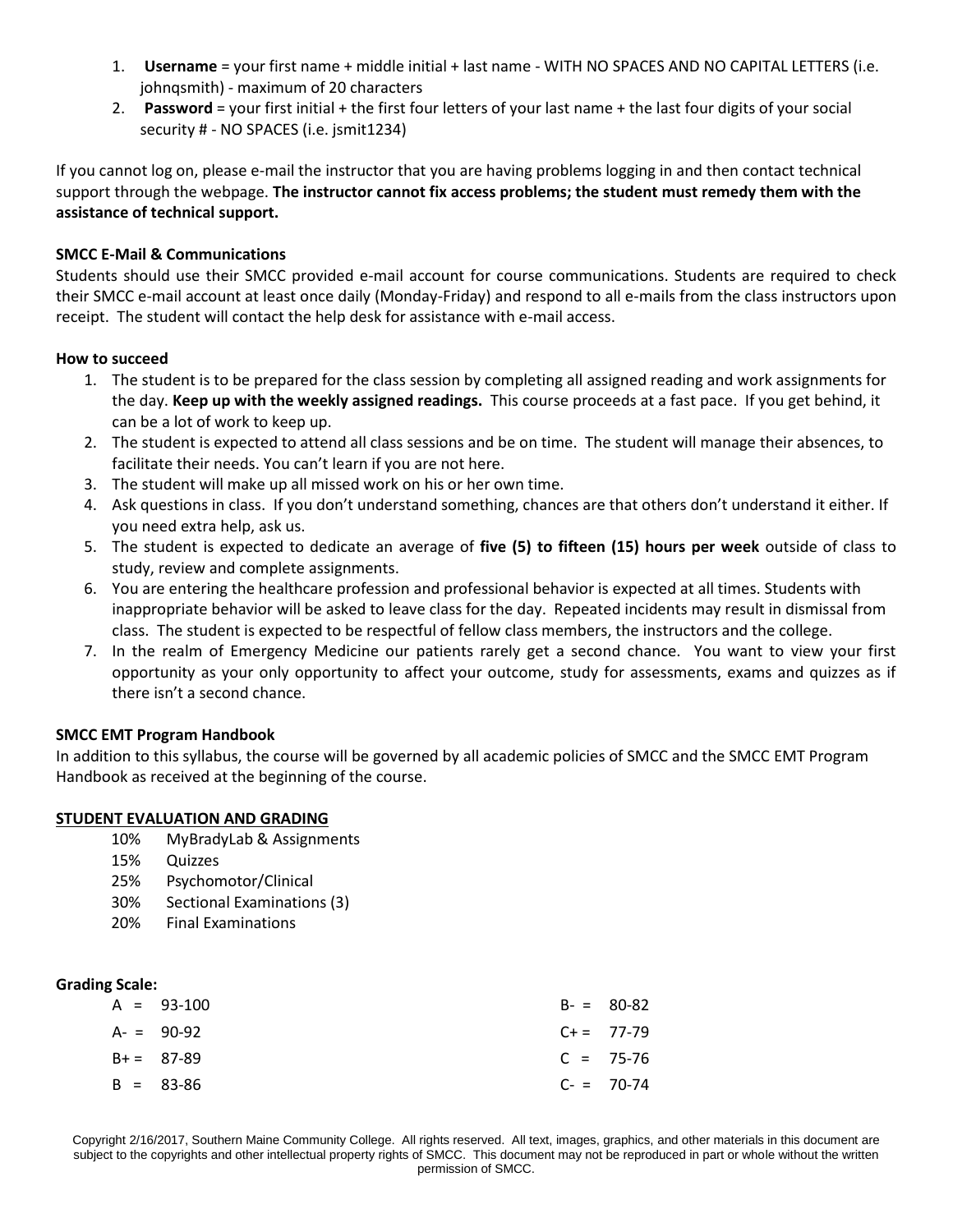$D+ = 67-69$  $D = 63-66$ 

Please be aware that the EMT course uses a different grading scale than the traditional SMCC grading scale. A minimum grade of **C (75%)** is required to be eligible to take the National Registry/Maine EMS practical examination and written examination.

Students that are not achieving at least a **C** average or have missed a class before the early alert and academic alert periods will receive an early/academic alert notice from the college.

**No late work will be accepted in this course.** As computer access is a requirement for this course and provided by the college, students are expected to deliver the work by the assigned time regardless of attendance at the course.

### **No individual extra credit will be provided in this course.**

### **TEXT, TOOLS AND / OR SUPPLIES**

## **Required Texts:**

| $\bullet$ | Prehospital Emergency Care (PEC), 10 <sup>th</sup> edition    | ISBN: 9780133369137 |
|-----------|---------------------------------------------------------------|---------------------|
|           | $\circ$ MyBradyLab access is required                         |                     |
| $\bullet$ | <b>American Heart Association BLS Provider, 2015 Standard</b> | ISBN: 9781616694074 |

# **Tools:**

- Computer with internet access
- Time keeping device to assist with taking vital signs
- Note taking materials (*pen & paper*)
- Clothing worn to class needs to allow you to perform physical activities such as sitting, kneeling, and laying on the floor

# **NREMT CERTIFICATION & MAINE EMS LICENSURE**

A student that wishes to become a licensed Emergency Medical Technician in the State of Maine or other States must complete a final licensure practical & written examination. For the purpose of college credit, the student does not have to complete the State Practical Exam or National Written Exam. If the student chooses not to complete the State & National exams during the SMCC provided time it will be the student's responsibility to locate alternative testing arrangements if they wish to become licensed.

# **Related Examination Fees:**

**National Registry On-Line Examination fee** \$75.00/attempt (*On-line payment to NREMT*) for licensure candidates only. Fee is set by the Registry and subject to change without notice. **After 01/01/2017 the exam fee will be \$85.00/attempt**

**Practical Skills Evaluation fee** \$125.00 (*Payment to SMCC billing office)* for licensure candidates only.

# **ATTENDANCE POLICY**

Snow days & school closings are announced on local radio and television stations and the school website [www.smccme.edu.](http://www.smccme.edu/) SMCC announces its own closures and it should not be assumed that if local schools are closed that SMCC is closed.

All students are expected to arrive to class on time and be prepared to learn and perform. During days that practical sessions are taking place, the class is not over until all materials have been put away in their proper locations and the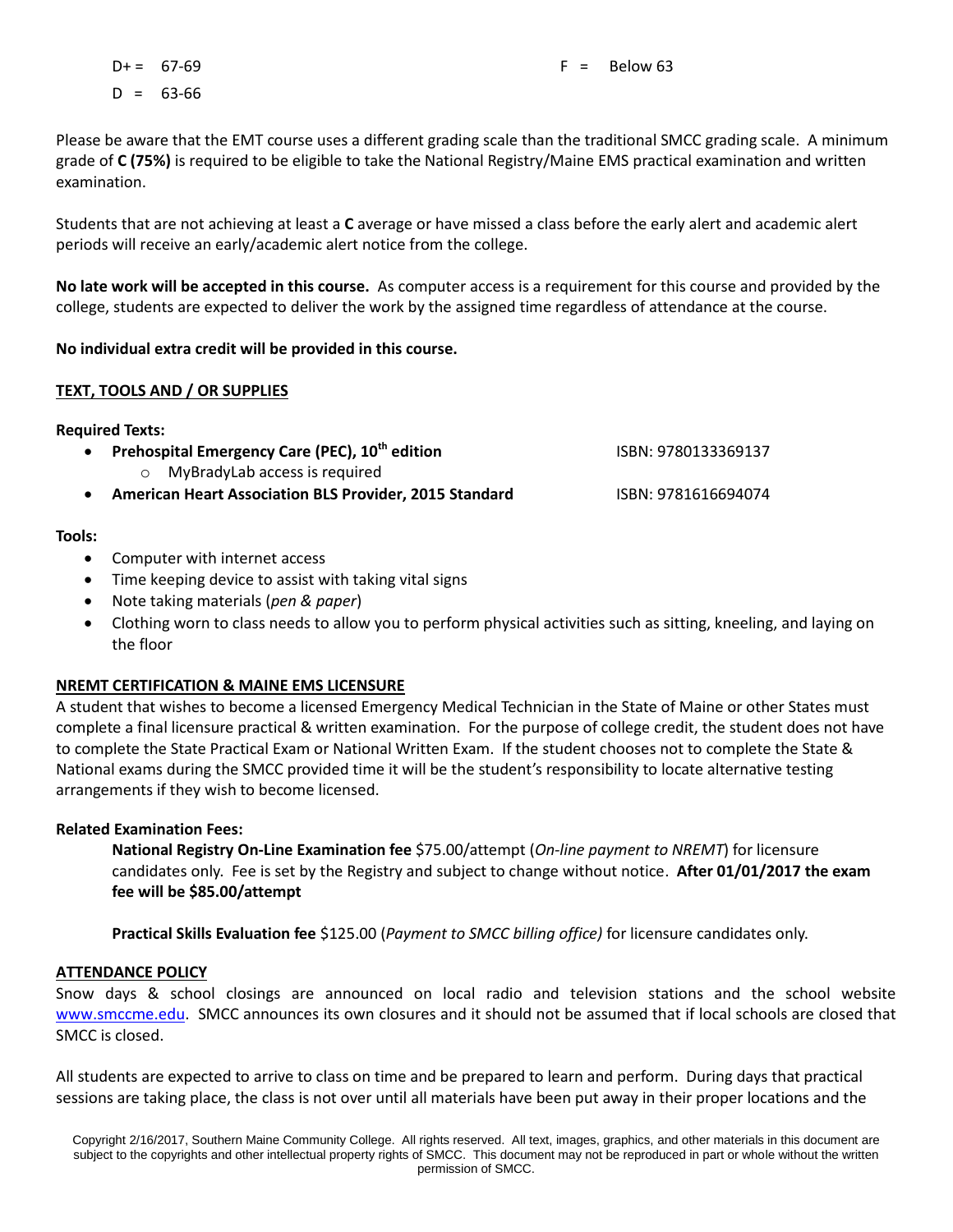instructor has dismissed the class. A student that arrives after the scheduled start time of the class is late. A student that leaves class early will also be marked tardy. **An unexcused absence will be assigned for accumulation of two late attendances and/or leaving class early and apply towards the attendance policy**.

If the instructor is more than ten (10) minutes late for class, without giving prior notice, the students have a right to leave.

**A student may be absent for 3 classes**, but should make every effort to attend all classes*.* **The 4 th class missed will result in the reduction of the student's grade by one full letter grade (Example: An A- becomes a B-).** It is the responsibility of the student to manage their absences accordingly.

The instructors are under no obligation to provide any make up assistance for students that miss a class. The student will be required to learn and perform any skills that they have missed due to tardiness or absence.

### **END-OF-COURSE EVALUATION**

Students complete evaluations for each course attended at SMCC. Evaluations are submitted online and can be accessed through the student portal. Students can access the course evaluations beginning one week before the end of classes. The deadline for submission of evaluations occurs Monday at 5 PM following the last day of the class. You will receive an email to your student email account when course evaluations are available.

### **ADA SYLLABUS STATEMENT**

Southern Maine Community College is an equal opportunity/affirmative action institution and employer. For more information, please call 207-741-5798. If you have a disabling condition and wish to request accommodations in order to have reasonable access to the programs and services offered by SMCC, you must register with the Disability Services Coordinator, Sandra Lynham, who can be reached at 741-5923. Further information about services for students with disabilities and the accommodation process is available upon request at this number. Course policies about online testing are modified to suit each individual's accommodations.

# **SMCC PAY-FOR-PRINT POLICY**

# **Per Page Costs**

Each semester students receive a \$20 printing credit. The balance resets at the end of the semester and any remaining credits are removed. The cost varies depending upon page size and whether printing is done in black and white or color.

- a. There is a \$0.10 per page fee for standard 8.5" by 11" black and white documents.
- b. The reverse sides of duplex (double-sided) documents are free.
- c. There is a \$.50 per page fee for standard 8.5" by 11" color documents.
- d. There is a \$.20 per page fee for 8.5" by 14" (legal) or 11" by 17" (tabloid) black and white documents.
- e. There is a \$1.00 per page fee for 8.5" by 14" (legal) or 11" by 17" (tabloid) color documents.

Duplex charges (printing on both sides of a page) work in the following fashion: One page is \$0.10, two pages are \$0.10, three pages are \$0.20, and four pages are \$0.20, etc. The flipsides are free, but another sheet of paper is \$0.10. Please be aware that a document with any color at all (when printed to a color printer) will by default be printed in color. You are responsible for setting the print job to print black and white if you do not need color. For directions, please go to the IT Help tab in My SMCC.

### **How does it work?**

The College's pay-for-print system monitors printing on all printers (including those in general access labs, library printers, the Academic Achievement Center, Noisy Lounge and technology labs). Students can check the number of pages they have printed by using the Printing Balance tool available on SMCC computers (located in the lower right corner of the screen, near the clock). Departments with work study students who need to print documents for the department should contact the Help Desk at 741-5696 to have a special account set up.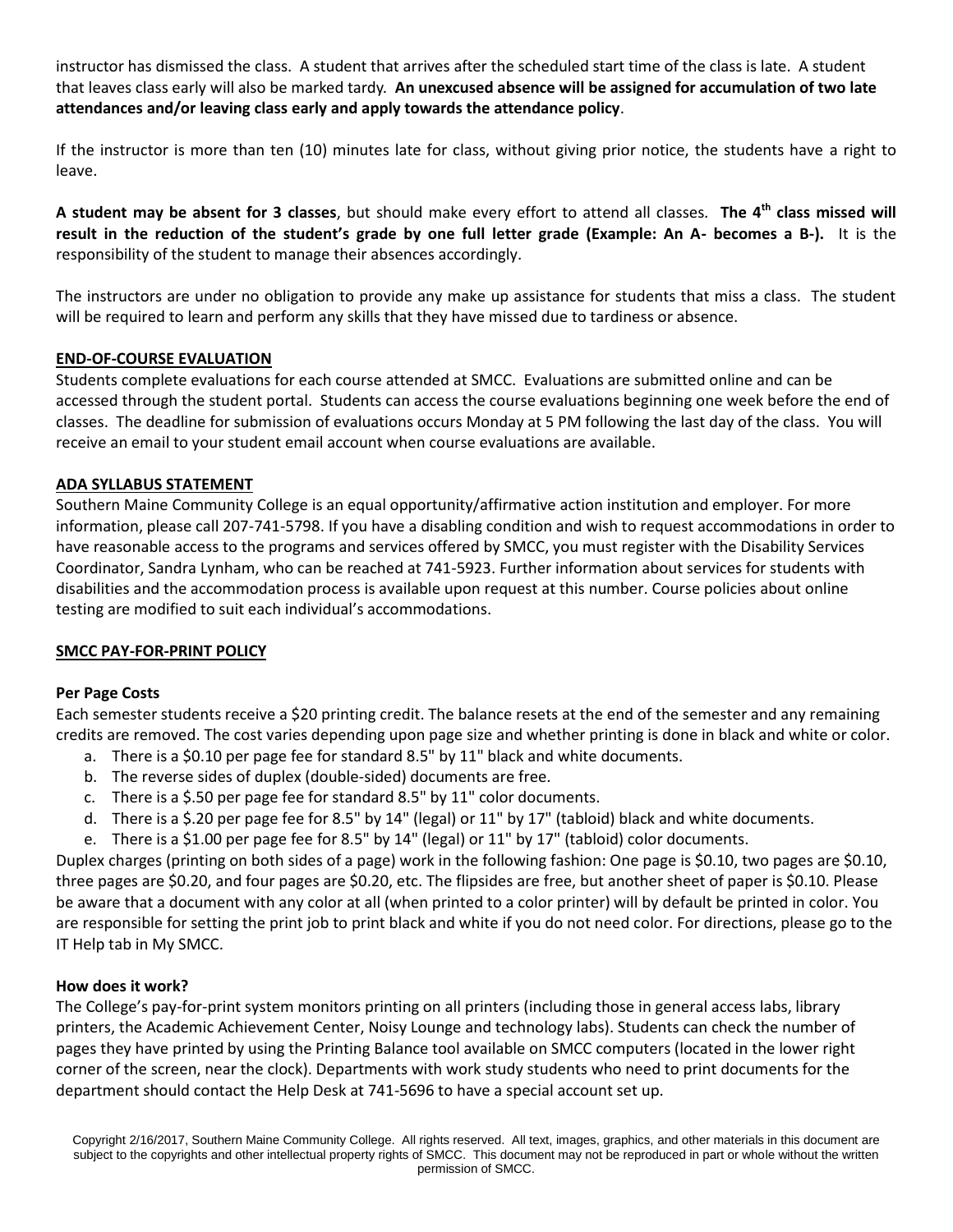### **Refunds**

Print jobs are eligible for a refund in the event of mechanical or electronic error on the part of the printer, print server, or software used to submit the job. Jobs are not eligible for a refund in cases where the job was not set up correctly, was submitted multiple times, or the student is not satisfied with the result. To request a refund, please bring the offending print to the IT Department in the basement of the Ross Technology Center. Refunds will be granted in the form of a credit to the student's account.

### **Why is SMCC charging for printing?**

The pay-for-print system is an effort to control escalating printing costs. Charging for printing helps offset the increasing cost of supplies and encourages students to conserve resources. To find ways to reduce your printing charges, please go to the IT Help tab on My SMCC. If you have questions about the pay-for-printing policy or your printing charges, please contact the Help Desk at 741-5696 or send an email to helpdesk@smccme.edu.

Be sure to log OUT of the system when you've finished your printing, to prevent unauthorized access to your account.

## **ADD-DROP POLICY**

Students who drop a course during the one-week "add/drop" period in the fall and spring semesters and the first three days of summer sessions receive a 100% refund of the tuition and associated fees for that course. Please note any course that meets for less than the traditional semester length, i.e., 15 weeks, has a pro-rated add/drop period. There is no refund for non-attendance.

### **WITHDRAWAL POLICY**

A student may withdraw from a course only during the semester in which s/he is registered for that course. The withdrawal period is the second through twelfth week of the fall and spring semesters and the second through ninth week of twelve-week summer courses. This period is pro-rated for shorter-length courses. To withdraw from a course, a student must complete and submit the appropriate course withdrawal form, available at the Enrollment Service Center (no phone calls, please). The designation "W" will appear on the transcript after a student has officially withdrawn. A course withdrawal is an uncompleted course and may adversely affect financial aid eligibility. Failure to attend or ceasing to attend class does not constitute withdrawal from the course. There is no refund associated with a withdrawal.

### **PLAGIARISM STATEMENT**

If an instructor suspects that a student has knowingly committed a violation defined in the Maine Community College System Policy on Student Grade Appeals and Academic Misconduct, the instructor has the authority to review the alleged misconduct and determine the grade that the student should receive for the assignment and the course. The instructor may assign a failing grade for the assignment or course and may require the student to complete additional work for the course. The instructor may consult with the department chair and/or the College's chief academic officer prior to making such decisions. If a student seeks to challenge an instructor's determination, the student should submit a grade appeal. Grade appeal forms are available in the Advising Office on the South Portland Campus or in the administrative offices in the Learning Commons on the Midcoast Campus. An instructor may also refer the matter to the College's disciplinary officer for review under the procedures of the MCCS Student Code of Conduct.

### **SMOKE- AND TOBACCO- FREE POLICY**

Starting on August 1, 2015, the below policy regarding smoke and tobacco use will be in effect. Please take time to review the Smoke- [and Tobacco-Free Policy FAQ's](https://my.smccme.edu/ICS/Portlets/ICS/Handoutportlet/viewhandler.ashx?handout_id=be2cfc01-73a5-40c9-b716-d025b35e6fd8) to help answer any questions that you may have about this policy.

### **Smoke- and Tobacco- Free Policy**

The use, sale, distribution or advertisement of tobacco is strictly prohibited on Southern Maine Community College property, including buildings, parking lots, grounds, and privately or publicly owned vehicles on those grounds, unless specifically authorized by the College, beginning August 1, 2015.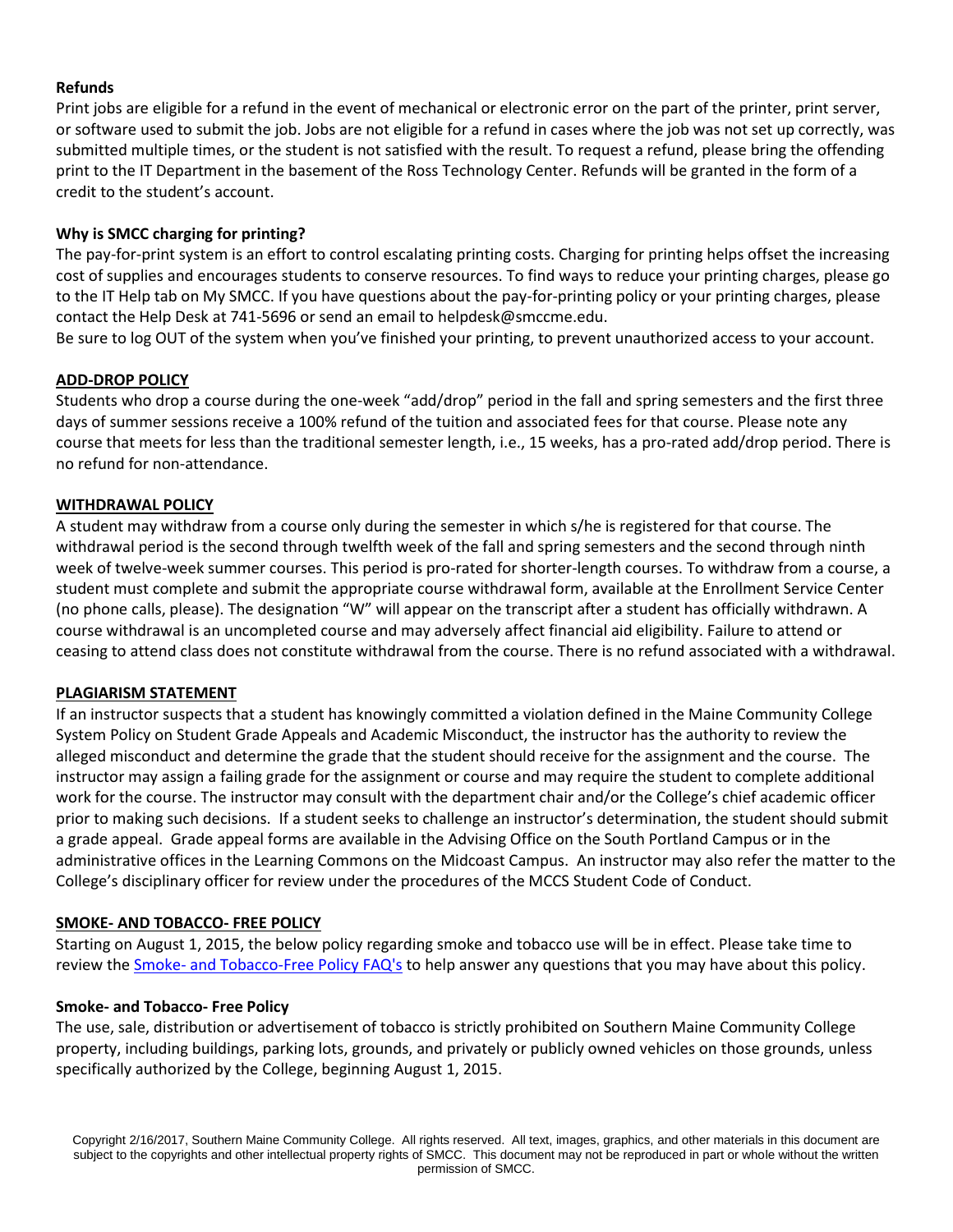"Tobacco" includes but is not limited to any cigarette, cigar, other smoking tobacco, or any electronic smoking device that produces vapor of any kind, as well as smokeless tobacco, dip, chew or snuff in any form.

Students who fail to comply may be fined or referred for disciplinary action under the Student Code of Conduct. Employees who fail to comply may be subject to disciplinary action as outlined in the Collective Bargaining Agreements (CBA). Others who fail to comply may be removed from College property.

[https://my.smccme.edu/ICS/My\\_Maine\\_Guide/Smoke-\\_and\\_Tobacco-\\_Free\\_Initiative.jnz](https://my.smccme.edu/ICS/My_Maine_Guide/Smoke-_and_Tobacco-_Free_Initiative.jnz)